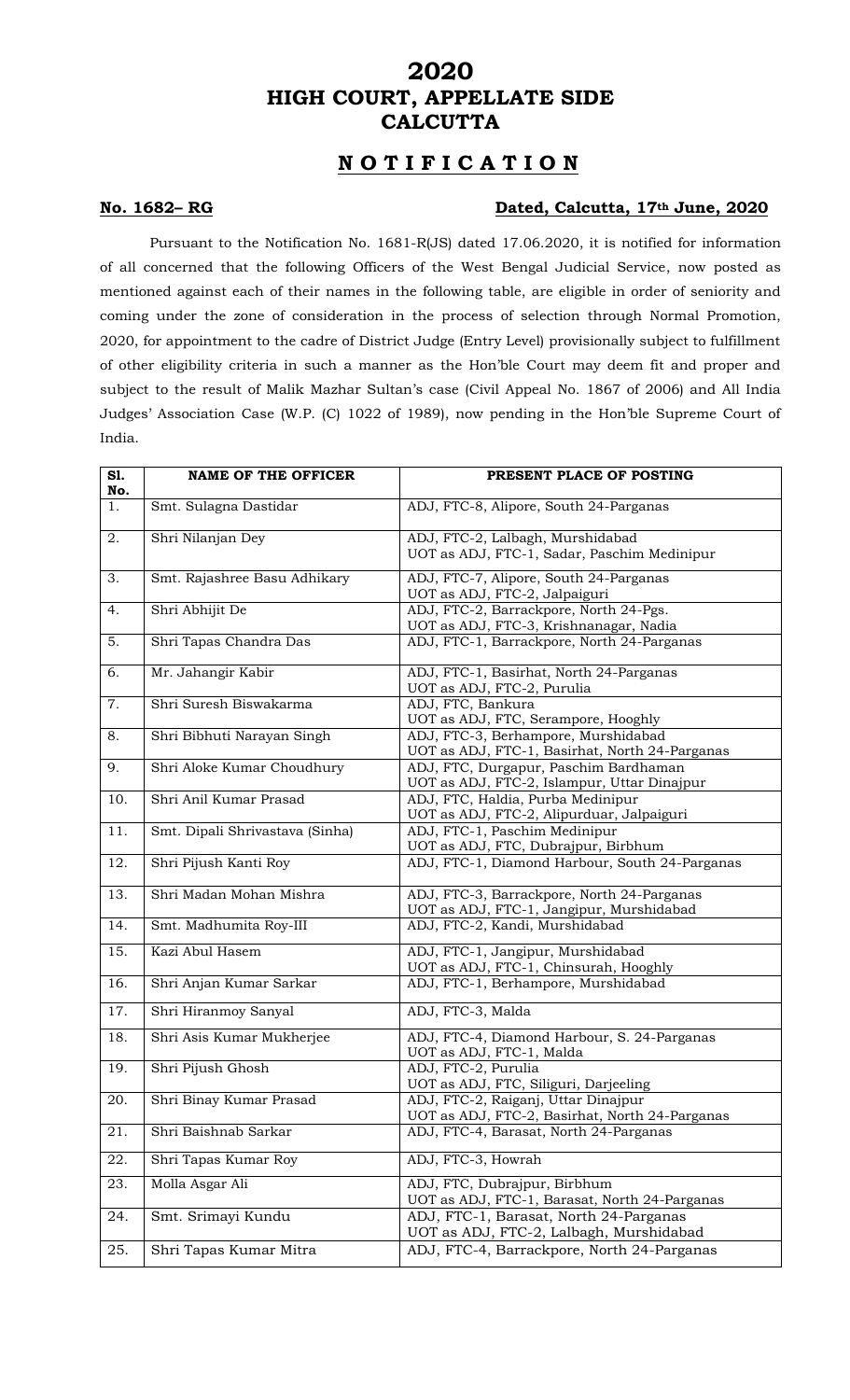| 26. | Shri Indiwar Tripathi                 | ADJ, FTC, Ranaghat, Nadia                                                                     |
|-----|---------------------------------------|-----------------------------------------------------------------------------------------------|
| 27. | Shri Arun Kumar Nandy                 | ADJ, FTC-5, Barasat, North 24-Parganas                                                        |
| 28. | Shri Pinaki Mitra                     | ADJ, FTC, Katwa, Burdwan                                                                      |
| 29. | Shri Debapriya Basu                   | ADJ, FTC-2, Chinsurah, Hooghly                                                                |
| 30. | Shri Saugata Roy Chowdhury            | ADJ, FTC-2, Jalpaiguri<br>UOT as ADJ, FTC-1, Bichar Bhavan, Kolkata                           |
| 31. | Shri Abhiram Barman                   | ADJ, FTC, Chandannagar, Hooghly                                                               |
| 32. | Shri Tikendra Narayan Pradhan         | ADJ, FTC-1, Krishnanagar, Nadia                                                               |
| 33. | Smt. Ali Biswas (Sarkar)              | ADJ, FTC-1, Contai, Purba Medinipur                                                           |
| 34. | Smt. Melissa Gurung                   | ADJ, FTC-4, Alipore, South 24-Parganas                                                        |
| 35. | Shri Hemanta Sinha                    | ADJ, FTC-3, Diamond Harbour, South 24-Parganas<br>UOT as ADJ, FTC, Cooch Behar                |
| 36. | Shri Arup Kumar Das                   | ADJ, FTC-3, Basirhat, North 24-Parganas                                                       |
| 37. | Shri Ajayendra Nath Bhattacharya      | ADJ, FTC-2, Sealdah, South 24-Parganas                                                        |
| 38. | Shri Sanjay Ranjan Paul               | ADJ, FTC-2, Diamond Harbour, South 24-Pgs.                                                    |
| 39. | Smt. Papiya Das                       | ADJ, FTC-2, Barasat, North 24-Parganas                                                        |
| 40. | Shri Asim Kumar Debnath               | ADJ, FTC-2, Bongaon, North 24-Parganas                                                        |
| 41. | Shri Rajesh Tamang                    | ADJ, FTC-3, Alipore, South 24-Parganas                                                        |
| 42. | Shri Sanjoy Kumar Sharma              | ADJ, FTC-1, Lalbagh, Murshidabad                                                              |
| 43. | Shri Anuruddha Maity                  | ADJ, FTC, Rampurhat, Birbhum                                                                  |
| 44. | Shri Lilamoy Mondal                   | ADJ, FTC-1, Sealdah, South 24-Parganas<br>UOT as ADJ, FTC-1, Islampur, Uttar Dinajpur         |
| 45. | Shri Ananta Kumar Singha<br>Mahapatra | ADJ, FTC-1, Purulia                                                                           |
| 46. | Shri Arup Roy                         | ADJ, FTC-2, Islampur, Uttar Dinajpur<br>UOT as ADJ, FTC-3, Barrackpore, North 24-<br>Parganas |
| 47. | Shri Pradip Kumar Gangopadhyay        | ADJ, FTC-2, Alipore, South 24-Parganas<br>UOT as ADJ, FTC, Haldia, Purba Medinipur            |
| 48. | Smt. Mandakranta Saha                 | ADJ, FTC-2, Malda                                                                             |
| 49. | Shri Sarad Kumar Chettri              | ADJ, FTC-2, Beerhampore, Murshidabad                                                          |
| 50. | Shri Manoj Kumar Prasad               | ADJ, FTC-1, Asansol, Paschim Bardhaman                                                        |
| 51. | Smt. Ratna Roy (Biswas)               | ADJ, FTC, Balurghat, Dakshin Dinajpur                                                         |

Further information to all eligible candidates will follow in due course.

Each of the above eligible Judicial Officer is directed to send 10 copies of contested judgments, 5 Civil and 5 Criminal cases, in triplicate, delivered by him during year 2019–20 (if not available, the judgements delivered in previous year may be sent) so as to reach the office of the Registrar (Judicial Service), High Court, Appellate Side **by 01.07.2020,** positively.

The office of the First Assistant Registrar, High Court, Appellate Side, Calcutta may be contacted for further information on all working days (except Saturdays) within 11.00 a.m. to 4.00 p.m., over Phone No. (033)-2254-8065/8226, 2243-6080.

#### **By Order,**